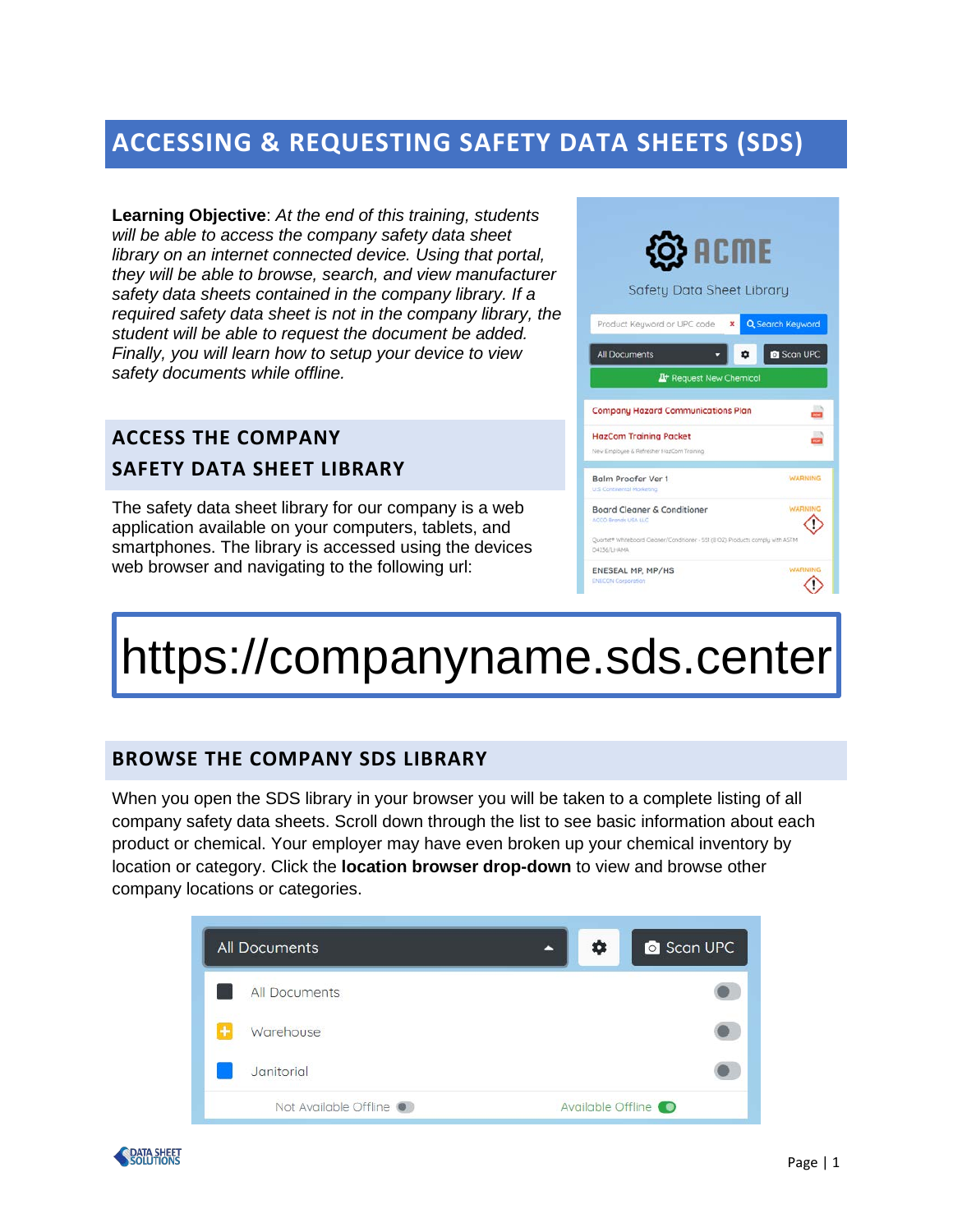#### **SEARCH THE COMPANY SDS LIBRARY**



The SDS library includes **two ways** to search product names, product codes, and manufacturer names.

#### **KEYWORD SEARCH**

Type in your keyword and press the "**Search Keyword**" button to search the company SDS library. Relevant results will appear in the chemical list.

| acid                                                                   | <b>Q</b> Search Keyword<br>×                                                                                  |  |
|------------------------------------------------------------------------|---------------------------------------------------------------------------------------------------------------|--|
| <b>All Documents</b>                                                   | <b>C</b> Scan UPC<br>o                                                                                        |  |
| <b>A</b> <sup>+</sup> Request New Chemical                             |                                                                                                               |  |
| Nitric acid (65 - 70%)<br><b>Fisher Scientific</b>                     | <b>DANGER</b>                                                                                                 |  |
| 500, A200SI-212, A467-1, A467-2, A467-250, A467-500, A483-212; S719721 | A198C-212, A200-212, A200-212LC, A200-500, A200-500LC, A200-612GAL, A200C-212, A200S-212, A200S-212LC, A200S- |  |

#### **UPC SEARCH**

If you are viewing the library on a device with a camera such as a tablet or smartphone you also have the ability to **scan the products UPC code** and search for a result.

#### **VIEW THE MANUFACTURERS SAFETY DATA SHEET**

Once you have located the SDS you want to view, simply **click the preview** to open the manufacturers official document.